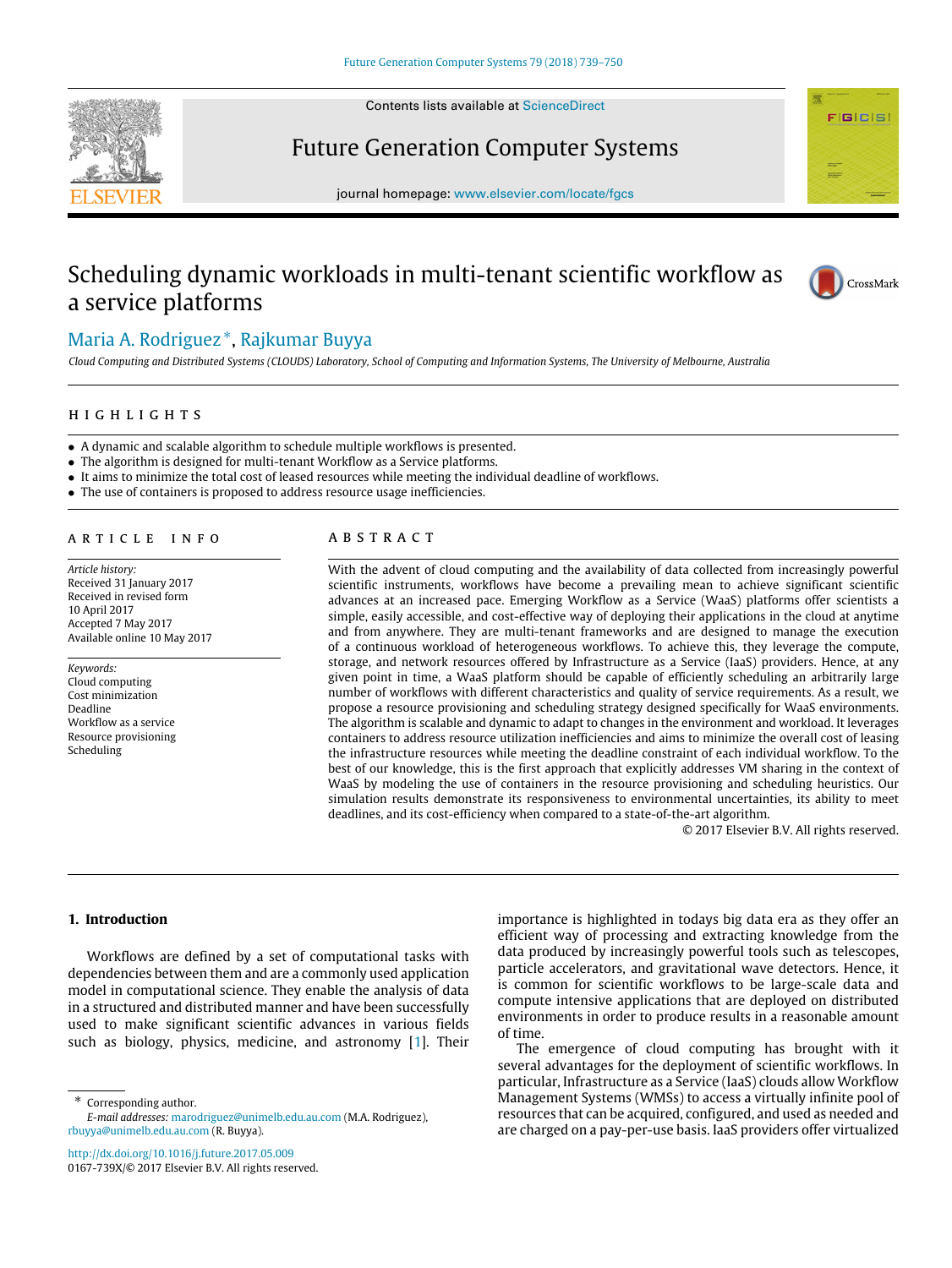<span id="page-1-0"></span>

**Fig. 1.** High-level overview of a workflow as a service application scenario.

compute resources called Virtual Machines (VMs) for lease. They have a predefined CPU, memory, storage, and bandwidth capacity and different resource bundles (i.e., VM types) are available at varying prices. They can be elastically acquired and released and are generally charged per time frame, or billing period. While VMs deliver the compute power, IaaS clouds also offer storage and networking services, providing the necessary infrastructure for the execution of workflow applications.

Scheduling algorithms tailored for scientific workflows are crucial in taking advantage of the benefits offered by clouds and they have been widely studied in recent years. To achieve this, they need not only to focus on the task to resource mapping but also on deciding the number and type of resources to use throughout the execution of the workflow (i.e., resource provisioning). The majority of existing approaches focus on generating resource provisioning and scheduling plans for a single instance of a workflow. They assume application and resource models in which a single user submits a single workflow for execution to a WMS. The WMS is then responsible for provisioning the required resources and mapping tasks to them so that the workflow execution is completed within the Quality of Service (QoS) constraints. While this is a valid model, as the adoption of cloud computing becomes more widespread among the scientific community, new application models are emerging.

In particular, Workflow as a Service (WaaS) is an emerging concept in which the execution of workflows is offered as a service to scientists. WaaS can be classified as an offering either at the Platform as a Service or Software as a Service layers as providers make use of compute, storage, and network resources offered by IaaS vendors to fulfill requests sent to a multi-tenant WMS. Workflows submitted to such WMS belong to different users and are not necessarily related to each other; they may vary in structure, size, input data, application, and QoS requirements among other features. As a result, schedulers should be able to process a workload of workflows with different configurations that are continuously arriving for execution (without assuming that the number and type of workflows are known in advance). A high-level overview of a WaaS platform is depicted in [Fig. 1.](#page-1-0) Frameworks realizing this service model are beginning to appear in the literature. For example, Filgueira et al. [\[2\]](#page-11-3) present a data-intensive workflow as a service model that enables the easy composition and deployment of stream-based workflow applications on cloud platforms using containers. Similarly, Skyport [\[3\]](#page-11-4) is an execution environment capable of managing the execution of multiple workflows in clouds by leveraging Docker containers to address software deployment problems and resource utilization inefficiencies. Other examples include the middleware described by Esteves and Veiga. [\[4\]](#page-11-5) and the architecture presented by Wang et al. [\[5\]](#page-11-6).

Scientific workflows are generally composed of tasks of different types. In practical terms, all tasks of the same type run the same software program; that is, they perform the same set of computations potentially on different data sets. This means that different task types require different software components for their execution. Virtualization allows for the execution environment of these tasks to be easily customized. For instance, hardware-level virtualization can be used in such way that the operating system, software packages, and directory structures, among others, can all be tailored for a specific task and stored as a VM image. This image can then be easily used to deploy VMs capable of executing the task or tasks they were designed for. This is the model considered by the majority of existing workflow scheduling algorithms for clouds. They focus on efficiently leasing and releasing VMs with specific characteristics in order to fulfill a set of QoS requirements and in general assume that all VMs can be deployed using a single VM image that contains all of the software required to execute any workflow task. This assumption is realistic and reasonable when considering the scheduling of a single workflow but not when scheduling multiple workflows from different users.

The main reason for this is the impracticality of tailoring a single VM image to support the execution of different tasks from different workflows (e.g., consider the size of the image and the incompatibility between software components required by different tasks from different workflows). WaaS platforms can adopt different approaches to circumvent this issue. An option is to execute each individual workflow on its own set of dedicated VMs or a set of related workflows on their own dedicated VMs, however, this may result in an inefficient use of resources and higher costs. Another option that addresses this issue is to combine the use of VMs and containers, which are a form of operating system-level virtualization. Containers allow applications to be packaged and configured by providing a virtual environment that has its own CPU, memory, block I/O, and network space. By allowing each task or workflow to have a corresponding container image, a VM can be reused to run tasks belonging to different workflows by launching the corresponding container when a task is due to start its execution on that resource. In this way, resource utilization is maximized by reducing the wastage of idle time slots on leased VMs.

In addition to having a well-defined VM sharing model, algorithms tailored for WaaS platforms should be dynamic as they have no knowledge on the arriving workflows. They should also be scalable and capable of making decisions quickly as the number of tasks that need to be processed at any given point in time may be very large. Another important factor that should be taken into consideration is the efficient auto-scaling and management of VMs in order to increase their utilization as a cost controlling mechanism while still being able to satisfy the QoS requirements of individual workflows. This will potentially result in lower costs for users and higher profit for providers. Finally, algorithms should also address common challenges derived from the resource model offered by clouds such as the abundance and heterogeneity of resources, uncertainties derived from performance variation, VM provisioning delays, and billing period pricing models.

In response to these requirements, we propose EPSM, an Elastic resource Provisioning and Scheduling algorithm for Multiple workflows designed for WaaS platforms. It considers containers to address resource utilization inefficiencies and aims to minimize the overall cost of leasing resources while meeting the independent deadline constraint of workflows continuously arriving for execution. Although there are some existing algorithms designed to schedule multiple workflows, they either explicitly or implicitly assume that each workflow, or workflow type in some cases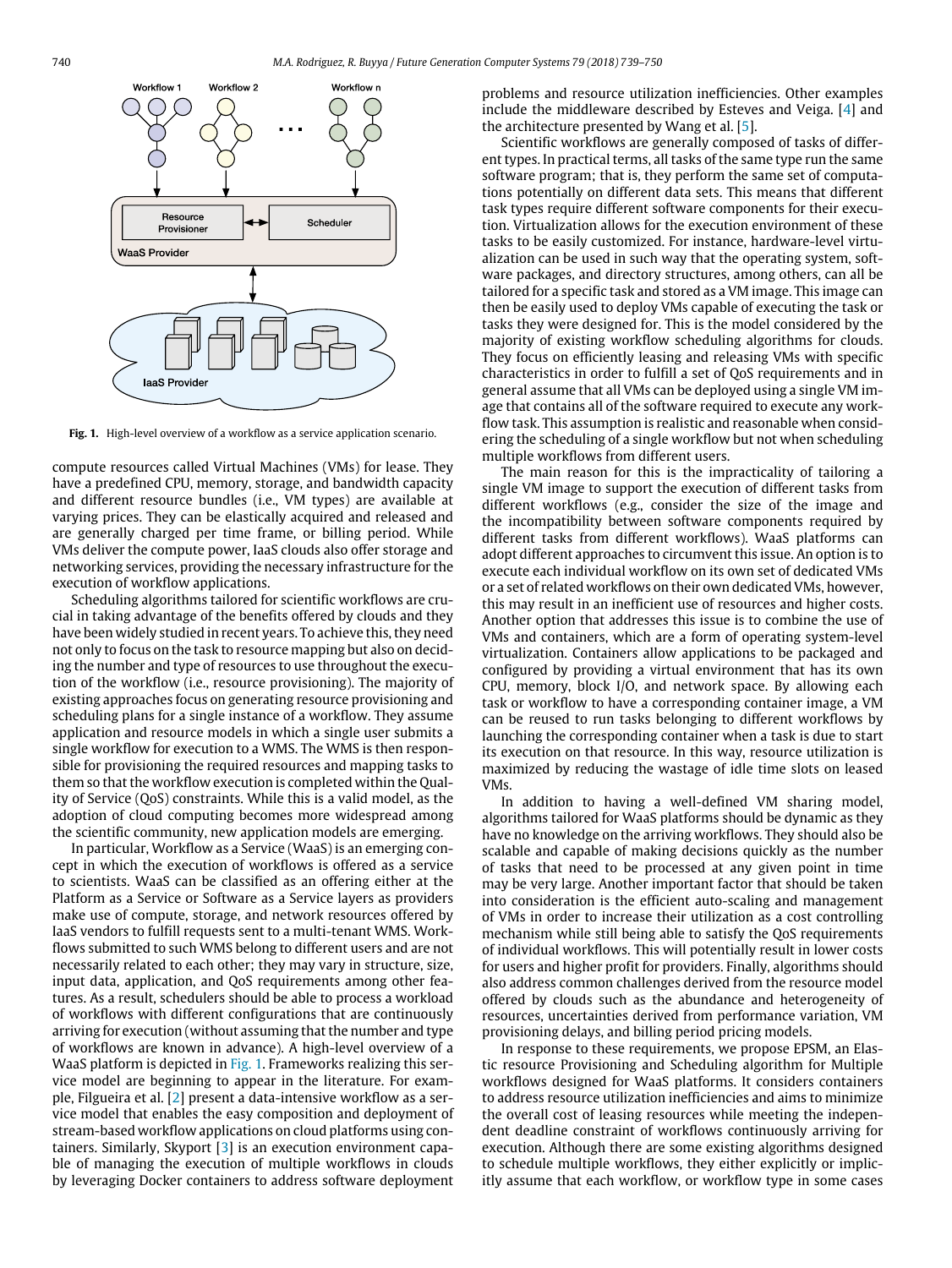(i.e., same workflow but different number of tasks), has its own designated resources. To the best of our knowledge, this is the first approach that explicitly addresses VM sharing in the context of WaaS by modeling the use of containers in the resource provisioning and scheduling heuristics. Furthermore, the algorithm is dynamic and scalable and our simulation results demonstrate its responsiveness to environmental uncertainties, its ability to meet deadlines, and its cost-efficiency when compared to a state-of-theart algorithm.

# **2. Related work**

The majority of algorithms in the literature focus on optimizing the execution of a single workflow with its own QoS requirements. Hence, the resources are used exclusively for the execution of a single application belonging to a single user. Most of these algorithms have as objectives minimizing the total execution cost while meeting a deadline constraint. Examples include IC-PCP and IC-PCPD2 [\[6\]](#page-11-7), EIPR [\[7\]](#page-11-8), TB [\[8\]](#page-11-9), the approach proposed by Dziok et al. [\[9\]](#page-11-10), and CCA [\[10\]](#page-11-11). To achieve this, they have policies in place to elastically acquire and release resources and focus mostly on reusing idle time slots of provisioned VMs when possible in order to maximize resource utilization and save cost. However, the deadline constraint requirements and the dependencies between tasks mean that unused time slots cannot be fully eliminated.

Some scientific applications  $[11-13]$  are composed of interrelated workflow instances known as ensembles. These workflows are grouped together because their combined execution produces a desired output [\[14\]](#page-11-13). There are several scheduling algorithms designed for this type of applications in the literature [\[14–17\]](#page-11-13). They differ from the solution presented in this paper in three ways. Firstly, the QoS requirements are not defined for each workflow instance, but rather for the entire ensemble. Hence, algorithms are generally concerned with the amount of work (number of executed workflows) completed and tend to include this in the scheduling objectives. Secondly, the number of workflow instances is generally known in advance and the scheduling strategies may use this when planning the execution of tasks. Finally, the workflows in an ensemble are of the same type, meaning they have a similar structure but differ in size and input data.

Yu and Shi [\[18\]](#page-11-14) considered an application model similar to the one addressed in this paper and proposed a scheduling algorithm for multiple workflow applications submitted at different times by different users. However, their solution is tailored for cluster environments and as a result does not consider the cost of leasing the infrastructure and it assumes a fixed number of resources that are readily available. Also, the algorithm's objective is to minimize the makespan (i.e., the total execution time) of each workflow instead of meeting a deadline constraint. Despite these differences, we consider their work relevant as the authors not only identify the need for such type or algorithms, even in cluster environments, but also identify some key issues and characteristics that need to be considered regardless of the distributed platform such as the need for the algorithm to be dynamic and the importance of considering the overall resource utilization from a system management perspective.

Several works consider the scheduling of multiple workflows in clouds. An example is the work by Jiang et al. [\[19\]](#page-11-15), however, the application model they consider is different to the one addressed in this paper as they assume the number and type of workflows are known in advance and that all of the workflows are submitted for execution at the same time. Also, their algorithm does not consider cost nor deadlines as its only objective is to improve the utilization of resources. Another algorithm is proposed by Stavrinides and Karatza [\[20\]](#page-11-16), it is based on a list scheduling heuristic and their application model is similar to ours but differs in the fact that they consider the quality of the data produced by each workflow as part of the QoS requirements. Similarly, Xu et al. [\[21\]](#page-11-17) propose a strategy with different objectives as they consider a budget constraint as part of the QoS. Finally, Chen et al. [\[22\]](#page-11-18) present an algorithm that has the same application model and scheduling objectives as our proposed solution. However, their solution as well as the aforementioned solutions, differ from our proposal in a key aspect. They assume a finite set of heterogeneous VMs that is available throughout the entire lifetime of the system and hence do not consider the resource provisioning problem under elastic and abundant resources.

On the contrary, Dyna [\[23\]](#page-11-19) is a scheduling algorithm designed for cloud workflow service providers with auto-scaling features to dynamically allocate and deallocate VMs based on the current status of tasks. It works by selecting VM types for each workflow task based on an A star search so that the cost is minimized. However, it differs from our approach in that it offers probabilistic deadline guarantees and considers VMs priced under two different models: static (e.g., Amazon on-demand instances) and dynamic (e.g., Amazon spot instances). Also, although the VM sharing policy is not explicitly stated in the paper, it can be inferred that a model in which VMs are shared only between workflows of the same type is used. This based on the resource model considered by the authors and the evaluation which is performed with a workload consisting of the same type of workflow but with different number of tasks.

SCS [\[24\]](#page-11-20) and WPPDS [\[25\]](#page-11-21) are also capable of scheduling a workload of workflows in clouds and have an auto-scaling mechanism. SCS makes an initial resource provisioning plan based on a global optimization heuristic and then refines it at runtime to respond to delays that were unaccounted for. However, the refinement of the provisioning plan is done by running the global optimization algorithm for the remaining tasks every time a task is scheduled. This introduces a high computational overhead and hinders its scalability in terms of the number of tasks in the workflow. WPPDS on the other hand considers a budget for the entire workload and individual workflow deadlines and its objective is to finish as many high-priority workflows as possible with the given budget.

Wang et al. [\[5\]](#page-11-6) proposed an architecture for a WaaS system along with four heuristic-based scheduling algorithms: static, dynamic, adaptive, and greedy. They differ from our proposal in that they only allow VMs to be shared between tasks of the same workflow but not between tasks belonging to different workflows. Also, the objectives of their proposed algorithms are to minimize makespan and cost and they do not consider VM provisioning delays or data transfer times. It is worth noticing that out of the surveyed algorithms, this is the only work that explicitly defines a VM sharing policy. All of the other algorithms either naively assume that any task can be deployed on any of the available VMs or fail to adequately define their application model.

Finally, Skyport [\[3\]](#page-11-4) and Asterism DIaaS [\[2\]](#page-11-3) are other examples of WaaS frameworks. They are relevant to this work in that they identify the benefits and need of using containers but focus on how they can be used to package workflow tasks and the convenience of deploying them on already-provisioned VMs so that these are capable of executing any tasks from any workflow. They do no focus on the resource provisioning and scheduling problems addressed in this paper. Esteves and Veiga [\[4\]](#page-11-5) also define a prototypical middleware framework that embodies the vision of a WaaS system and address issues such as workflow description and WMS integration, cost model, and resource allocation. Their work focuses on workflows for continuous and incremental processing of data, that is, workflows in which the end of the execution of a task does not immediately trigger its successor tasks, instead, they are only triggered when the task has generated output data with sufficient impact in relation to the terminal task of the workflow.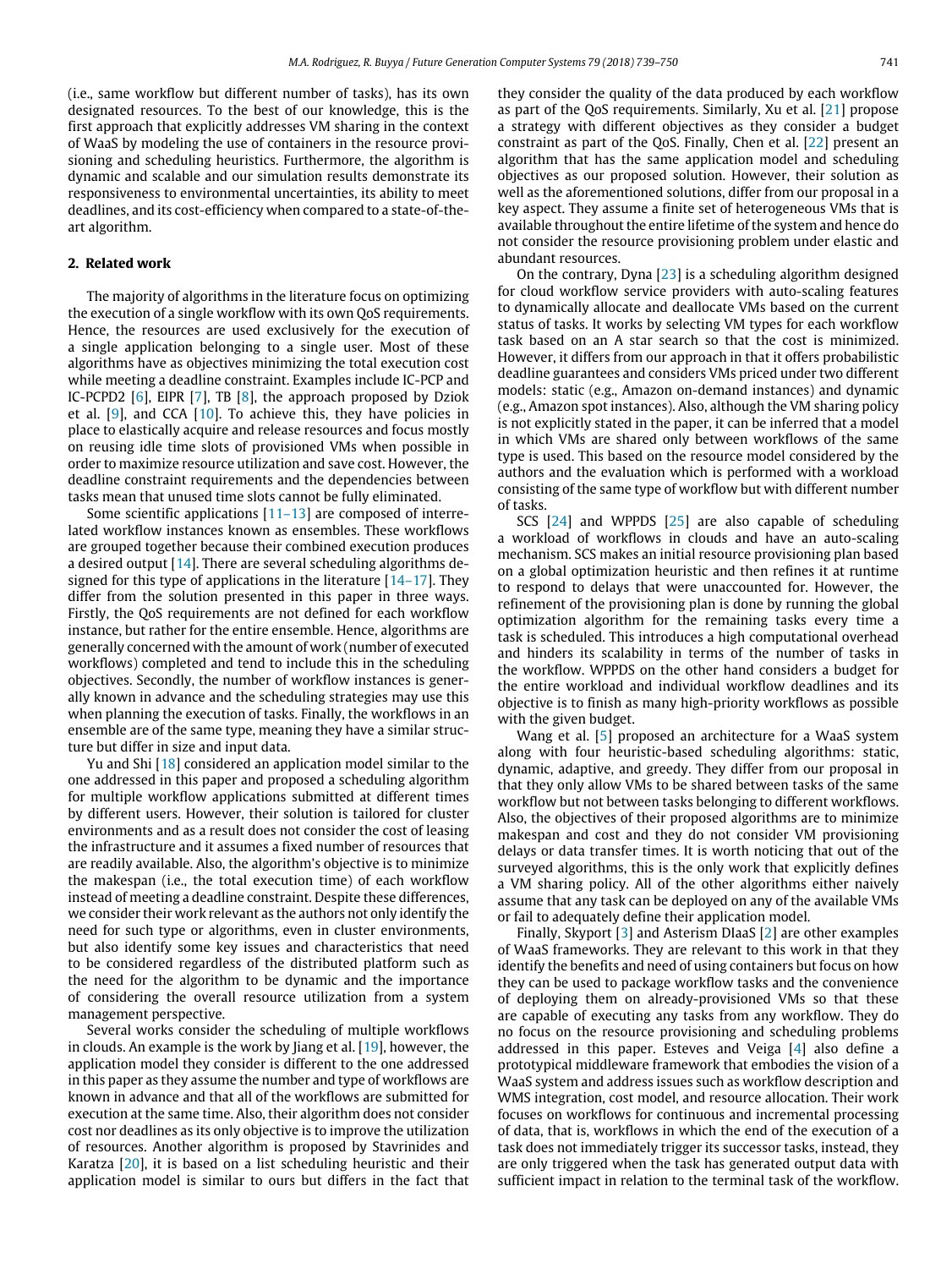Although the authors emphasize on the design of a WaaS platform, their proposed scheduling algorithm focuses on a single workflow.

#### **3. Application and resource models**

This work is designed to schedule a continuous workload of scientific workflows submitted by users to a WaaS provider. The workflows may have different characteristics such as application type, number of tasks, input data, and deadline. The WaaS provider leases resources from a public IaaS vendor to fulfill the users' requests and its goal is to minimize the total cost of renting infrastructure resources while meeting the deadline constraint of each of the submitted workflow applications.

Workflows are modeled as Directed Acyclic Graphs (DAGs); that is, graphs with directed edges and no cycles or conditional dependencies. At any given point in time, there is a set  $W = \{w_1, w_2, \ldots, w_n\}$  of workflows that need to be scheduled. Formally, a workflow w is composed of a set of tasks  $T =$  ${t_1, t_2, \ldots, t_n}$  and a set of edges *E*. An edge  $e_{ij} = (t_i, t_j)$  exists if there is a data dependency between *t<sup>i</sup>* and *t<sup>j</sup>* , case in which *t<sup>i</sup>* is said to be the parent task of *t<sup>j</sup>* and *t<sup>j</sup>* the child task of *t<sup>i</sup>* . Based on this, a child task cannot run until all of its parent tasks have completed their execution and its input data is available in the corresponding compute resource. Finally, each workflow is associated with a deadline  $\delta_w$ , defined as a soft time limit for the execution of the workflow and a container  $c_w$  that contains all the libraries and software required to execute any of the workflow tasks.

We consider a model in which tasks execute within containers which in turn are deployed on VMs. A container can be deployed on a VM at any time with a provisioning delay *prov<sup>c</sup>* . This delay corresponds to the time it takes to download the container image from a global storage system such as Amazon S3 and initialize it on the VM. We consider a model where only one container can be deployed on a VM at a given point in time and as a result, we assume containers inherit the same CPU and bandwidth capacity of the host VM. We assume task executions can be triggered by external schedulers by sending custom signals to the container by using commands such as Docker exec. As a result, multiple tasks can be executed sequentially on one container without the need of redeployment.

We assume a pay-as-you go model where VMs are leased ondemand and are charged per billing period  $\tau$ . We acknowledge that any partial utilization results in the VM usage being rounded up to the nearest billing period. We consider a single cloud provider and a single data center or availability zone. In this way, network delays are reduced and intermediate data transfer fees eliminated. Finally, we impose no limit on the number of VMs that can be leased from the provider.

The IaaS provider offers a range of VM types  $VMT = \{vmt_1,$  $vmt_2, \ldots, vmt_n$  with different prices and configurations. VM types are defined in terms of their cost per billing period *cvmt*, CPU processing capacity *pvmt*, and bandwidth capacity *bvmt*. An average measure of their provisioning *provvmt* delay is also included as part of their definition. The execution time,  $E_t^{vm}$ , of every task on every VM type is available to the scheduler. Different performance estimation methods can be used to obtain this value, in our approach we calculate it based on an estimate of the size of the task (*I<sup>t</sup>* , in millions of instructions) and the CPU capacity of the VM type (in million of instructions per second) as shown in Eq. [\(1\).](#page-3-0) Note that our solution acknowledges that this value is simply an estimate and does not rely on it being one hundred percent accurate to achieve its objectives.

$$
E_t^{vmt} = I_t / p_{vmt}.
$$
\n<sup>(1)</sup>

Based on the characterization of workflow tasks performed by Juve at al. [\[26\]](#page-11-22) and the VM types offered by Amazon EC2, we assume that all VM types have sufficient memory to execute any of the workflows' tasks. However, as a future work we will consider extending the algorithm to include heuristics that ensure tasks are assigned to VMs with sufficient memory to execute them. Additionally, we assume VMs have a single core for scheduling purposes and hence are only capable of processing one task at a time.

We define the sharing of data between tasks to take place via a global storage system such as Amazon S3. In this way, tasks store their output in the global storage and retrieve their inputs from the same. We assume a global storage system with sufficient storage capacity and reading and writing rates of  $GS_r$  and  $GS_w$  respectively. The time it takes to transfer and write *d* output data from a VM of type *vmt* into the storage is defined as

$$
N_{d,vmt}^{out} = (d/b_{vmt}) + (d/GS_w).
$$
 (2)

Similarly, the time it takes to transfer and read a task's input data from the storage to a VM of type *vmt* is defined as

$$
N_{d,vmt}^{in} = (d/b_{vmt}) + (d/GS_r).
$$
 (3)

We acknowledge that characteristics such as virtualization, multi-tenancy, and the heterogeneity of non-virtualized hardware in clouds result in variability in the performance of resources [\[27–31\]](#page-11-23). In particular, we assume a variation in the performance of network resources and VM CPUs with their maximum achievable performance being based on the bandwidth and CPU capacity advertised by the provider. Ultimately, this results in a degradation of data transfer times and task execution times. We do not assume there is an additional degradation in performance due to the use of containerized environments [\[32](#page-11-24)[,33\]](#page-11-25).

As shown in Eq. [\(4\),](#page-3-1) the total processing time  $PT_t^{vmt}$  of task *t* on a VM of type *vmt* is calculated as the sum of the task's execution time and the time it takes to read the required *nin* input files from the storage and write *nout* output files to it. Notice that there is no need to read an input file whenever it is already available in the VM where the task will execute. This occurs when parent and child tasks run on the same resource.

<span id="page-3-1"></span>
$$
P_t^{vmt} = E_t^{vmt} + \left(\sum_{i=1}^{n_{in}} N_{d_i,vmt}^{in}\right) + \left(\sum_{i=1}^{n_{out}} N_{d_i,vmt}^{out}\right).
$$
 (4)

The cost of using a resource *rvmt* of type *vmt* for *lease<sup>r</sup>* time units is defined as

$$
C_{r_{vmt}} = \lceil (prov_{vmt} + lease_r) / \tau \rceil * c_{vmt}.
$$
 (5)

Finally, we assume data transfers in and out of the global storage system are free of charge, as is the case for products like Amazon S3, Google Cloud Storage and Rackspace Block Storage. As for the actual data storage, most cloud providers charge based on the amount of data being stored. We do not include this cost in the total cost calculation of neither our implementation nor the implementation of the algorithms used for comparison in the experiments. The reason for this is to be able to compare our approach with others designed to transfer files in a peer-to-peer fashion. Furthermore, regardless of the algorithm, the amount of stored data for a given workflow is most likely the same in every case or it is similar enough that it does not result in a difference in cost.

#### **4. The EPSM algorithm**

<span id="page-3-0"></span>We propose EPSM, a dynamic heuristic-based algorithm that makes resource provisioning and scheduling decisions to satisfy the deadline of individual workflows while minimizing the cost of leasing VMs. Its simplicity was a main design goal to facilitate its implementation in real-world WaaS frameworks and to ensure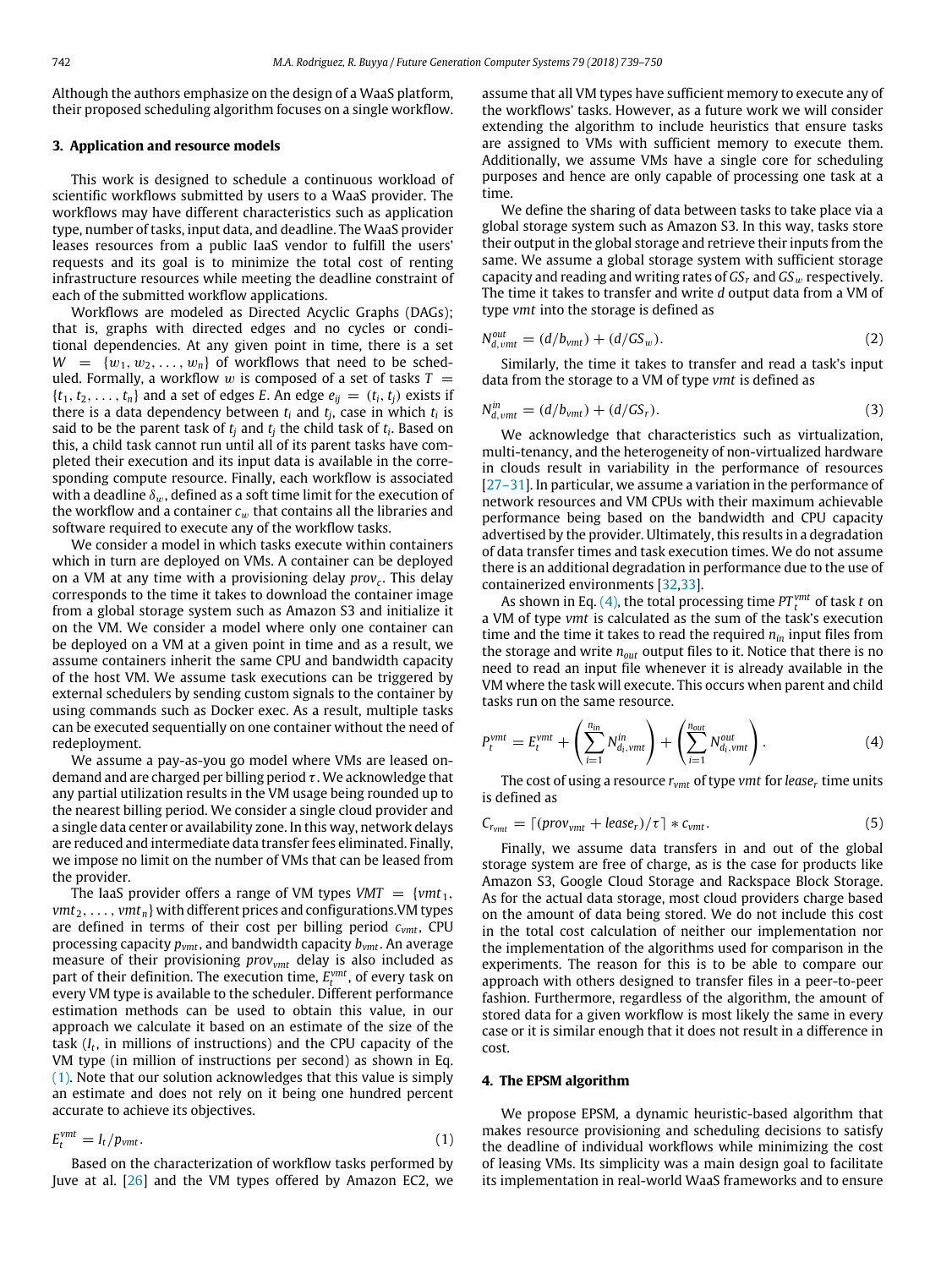<span id="page-4-0"></span>Iteration #

 $\mathbf{1}$ 

Submissions **Workflow A**  $Q(2)$ 

> $\phi$  $\overline{\mathsf{G}}$

**Workflow B** 

 $\odot$ ര്  $\Delta$ 

⊙

Workflow C ➀ 2

its scalability with respect to the number of workflows and tasks. Overall, the algorithm maintains a pool of resources which is scaled in and out based on the current requirements of tasks that are ready for execution. Its main goal is to efficiently utilize these resources as a cost-controlling mechanism without compromising the deadline of workflows. A high-level overview of a scheduling scenario is depicted in [Fig. 2](#page-4-0) and the detailed strategy is as follows.

When a workflow is submitted to the scheduler, it is preprocessed and a sub-deadline is assigned to each task. This subdeadline will guide the decisions made at runtime when mapping each task onto either an existing or a newly provisioned resource. The first step of the deadline distribution strategy is to calculate the earliest finish time for each workflow task defined as  $eft_t =$  $\max_{p \in t \text{. parents}} \{ eft_p \} + PT_t^{vmt}$ , where *vmt* corresponds to the VM type with the least amount of CPU capacity. For simplicity, from here on, we will refer to this VM type as the slowest type and to the VM type with the most amount of CPU capacity as the fastest one. In this way, the task runtime estimated using *vmt* leads to the largest value (slowest runtime) but potentially the lowest cost (assuming the price is proportional to the CPU capacity).

Afterwards, the makespan of the workflow, defined as  $m_w =$ max*t*∈*<sup>T</sup>* {*eft<sup>t</sup>* }, is calculated. If this value exceeds the workflow's deadline, then the earliest finish time of tasks is recalculated using the next fastest VM type until the makespan is smaller than or equal to the workflow deadline. We assume the deadline is always sufficient and hence do not consider cases in which the fastest available VM type still leads to a makespan that is larger than the deadline. An option for WaaS providers in this case would be to reject the execution of the workflow or renegotiate the QoS requirements with users.

After obtaining a suitable makespan, the amount of spare time available defined as the difference between the deadline and the makespan (i.e.,  $\delta_w - m_w$ ) is calculated. This spare time is then distributed to individual tasks in a way that is proportional to their runtime, that is, tasks with longer runtimes get assigned a larger portion of the spare time compared to tasks with smaller runtimes. Finally, each task is assigned a deadline  $\delta_t = t.start + PT_t^{vmt} + t$ *t*.*spare* where *t*.*start* is the task's start time and *t*.*spare* is the spare time assigned to the task.

Once a DAG is preprocessed the scheduling of its tasks can begin, this process is illustrated in Algorithm 1. Its main goal is to avoid leasing new VMs when possible and instead reuse existing ones. In this way, the impact of VM provisioning delays in terms of cost and uncertainty are reduced and the resources are better utilized. This ultimately leads to a smaller number of VMs used and less billing periods consumed.

At first, all the entry tasks (those that have no parent tasks) in the workflow become ready for execution and are placed in a scheduling queue. As the execution of the workflow progresses and tasks are completed, child tasks that are ready to run (i.e., those for which all parent tasks have completed their execution) are released onto the queue. As a result, at any given point in time, this queue contains all the tasks from all the workflows submitted to the platform that are ready to be scheduled.

Every scheduling cycle, which occurs every *schedint*, each task in the queue is processed in the following way. The first step is to find an idle VM that can finish the task on time with minimum cost and schedule the task on it. When estimating the time taken to execute a task on an existing VM, not only is *PT vmt t* taken into consideration, but also  $\mathit{prov}_c$  in cases in which the container required to execute the task needs to be deployed on the VM. As for the cost, if the task can finish before the VM's next billing cycle, then the cost is estimated as zero, otherwise, it is calculated based on Eq.  $(6)$ , where *remaining<sup>r</sup>* corresponds to the time remaining in the idle VM until its next billing cycle,

$$
C_{r_{vmt}}^t = \lceil (P_t^{vmt} - remaining_r)/\tau \rceil * c_{vmt}.
$$
 (6)



**Scheduling Decisions** 

 $(1)$ 

Container

 $\overline{A}$ 

 $(4)$ 

 $\nu$ M1

 $(2)$ 

Container

 $\overline{A}$ 

 $V<sub>M2</sub>$ 

 $\bigodot$ 

່ 3

Containe

 $\overline{A}$ 

 $V<sub>M3</sub>$ 

 $\left( \begin{matrix} 1 \end{matrix} \right)$ 

**Fig. 2.** Sample scheduling and resource provisioning scenario using EPSM.

 $VM2$ 

The idle VM is first looked for in the set *VMinput idle* which is composed of all currently idle VMs that contain all or part of the task's input data. In this way, child and parent tasks are always encouraged to run on the same VM. The reasons for this are to reduce the use of the data center networks as they are well-known bottlenecks and sources of uncertainty, to reduce the processing time of tasks as the input data does not need to be transferred from the global storage system, and as a result to reduce cost by incurring in less billing periods. Additionally, by considering container provisioning delays when estimating the runtimes and cost of tasks on leased VMs, an idle VM with the corresponding container deployed on it will always be favored as long as it does not lead to a violation of the deadline.

If no suitable VM is found in  $VM_{idle}^{input}$ , then the algorithm tries to reuse one from the set *VM*<sup>*container*</sup> containing all the idle VMs in which the container associated to the task's workflow is currently deployed. In this way the container provisioning delay *prov<sup>c</sup>* is eliminated. If the set does not contain a VM that can finish the task on time, then the algorithm looks for any remaining existing idle VM that can satisfy the deadline with lowest cost.

<span id="page-4-1"></span>If an existing VM is found, then the task is immediately scheduled on it. If not, then as a last resort to reuse a leased VM, the task is delayed to be scheduled in a subsequent scheduling cycle, but only if that does not lead to a potential deadline violation. Hence, the decision to delay a task is made based on the task's runtime on the slowest VM type and the amount of time remaining to complete the task on time. Specifically, if scheduling the task on the next cycle on a VM of the slowest available type still leads to the task finishing by its deadline, then the task is delayed so

 $(1)$ 

Delayed

 $(2)$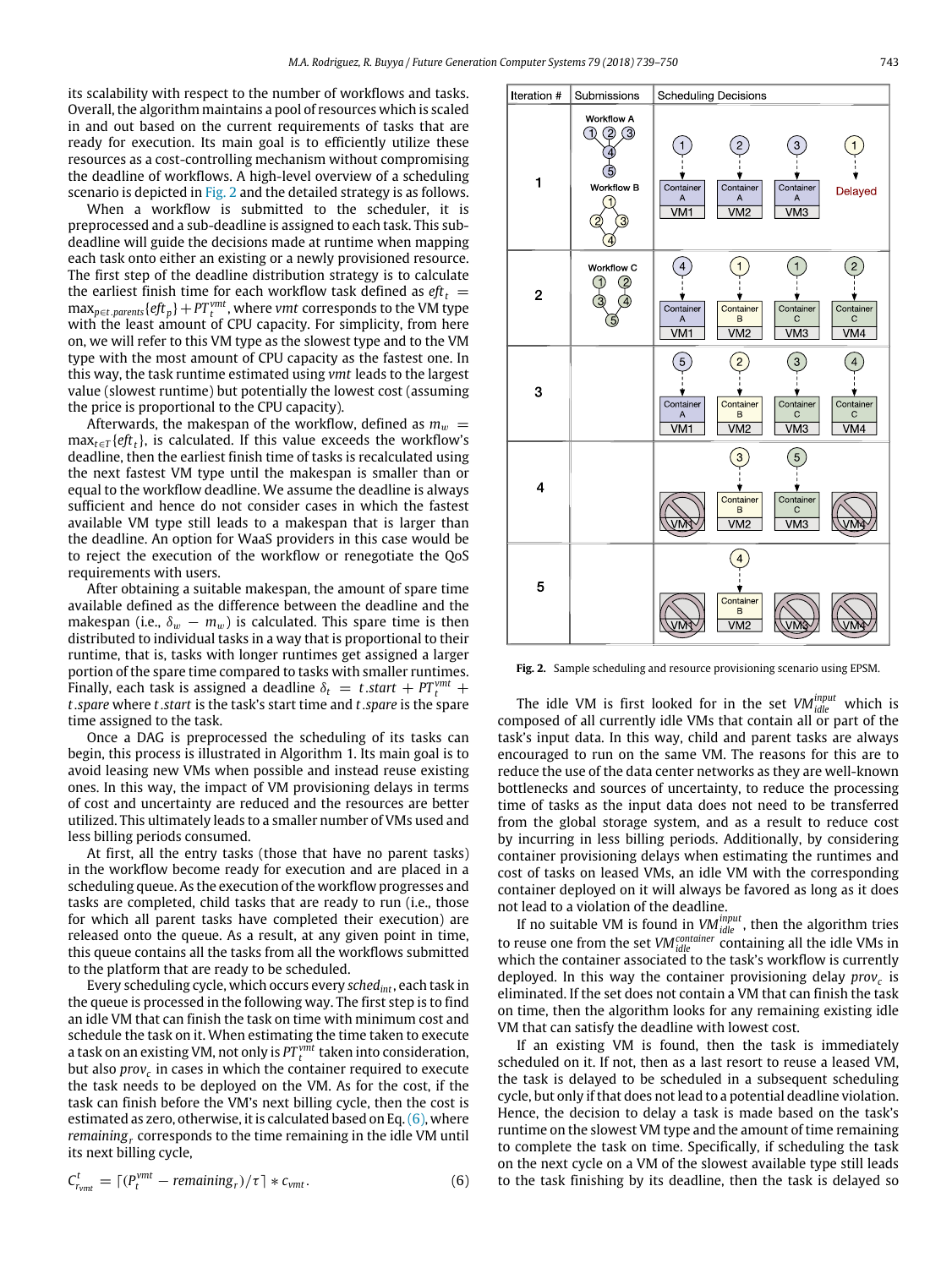#### **Algorithm 1** Scheduling

|     | 1: <b>procedure</b> SCHEDULEQUEUEDTASKS $(q)$                                                                                  |
|-----|--------------------------------------------------------------------------------------------------------------------------------|
| 2:  | sort $q$ by ascending deadline (EDF)                                                                                           |
| 3:  | <b>while</b> $Q$ is not empty <b>do</b>                                                                                        |
| 4:  | $t = q,$ peek                                                                                                                  |
| 5:  | $dag = t.dag$                                                                                                                  |
| 6:  | $container = dag.contribiner$                                                                                                  |
| 7:  | $vm = null$                                                                                                                    |
| 8:  | $VM_{idle}$ = set of all idle VMs                                                                                              |
| 9:  | $\textit{VM}^\textit{input}_\textit{idle} = \text{set of } \textit{vm} \in \textit{VM}_\textit{idle}$ that have t's input data |
| 10: | $vm = vw \in VM_{idle}^{input}$ that can finish t before t deadline with minimum                                               |
|     | cost                                                                                                                           |
| 11: | if $vm == null$ then                                                                                                           |
| 12: | $VM_{idle} = VM_{idle} \setminus VM_{idle}^{input}$                                                                            |
| 13: | $VM_{idle}^{container}$ = set of all $vm \in VM_{idle}$ that have container deployed                                           |
| 14: | $vm =vm \in VM_{idle}^{container}$ that can finish t before t deadline with                                                    |
|     | minimum cost                                                                                                                   |
| 15: | <b>if</b> $vm == null$ then                                                                                                    |
| 16: | $VM_{idle} = VM_{idle} \setminus VM_{idle}^{container}$                                                                        |
| 17: | $vm =vm \in VM_{idle}$ that can finish t before t deadline with                                                                |
|     | minimum cost                                                                                                                   |
| 18: | <b>if</b> $vm == null$ then                                                                                                    |
| 19: | $vmt$ = cheapest VM type                                                                                                       |
| 20: | runtime $= P_t^{vmt}$                                                                                                          |
| 21: | $remaining = t$ . deadline $-$ current Time                                                                                    |
| 22: | $space = remaining - runtime - scheduler$                                                                                      |
| 23: | if spare $\leq$ 0 then                                                                                                         |
| 24: | $vmt =$ cheapest VM type that can finish t on time                                                                             |
| 25: | $vm = provisionVM(vmt)$                                                                                                        |
| 26: | end if                                                                                                                         |
| 27: | end if                                                                                                                         |
| 28: | end if                                                                                                                         |
| 29: | end if                                                                                                                         |
| 30: | <b>if</b> $vm$ != null <b>then</b>                                                                                             |
| 31: | <b>if</b> vm.container! $=$ container <b>then</b>                                                                              |
| 32: | deployContainer (vm, container)                                                                                                |
| 33: | end if                                                                                                                         |
| 34: | q.poll                                                                                                                         |
| 35: | scheduleTask(t, vm)                                                                                                            |
| 36: | end if                                                                                                                         |
| 37: | end while                                                                                                                      |
|     | 38: end procedure                                                                                                              |
|     |                                                                                                                                |

#### **Algorithm 2** Resource Provisioning

|     | 1: <b>procedure</b> MANAGERESOURCES                           |  |  |  |
|-----|---------------------------------------------------------------|--|--|--|
| 2:  | $VM$ <sup>idle</sup> = all leased VMs that are currently idle |  |  |  |
| 3:  | <b>for</b> each $vm_{idle}$ in $VM^{idle}$ <b>do</b>          |  |  |  |
| 4:  | $t_r =$ time remaining until next billing period              |  |  |  |
| 5:  | $t_d = Deprovisioningdelay estimate$                          |  |  |  |
| 6:  | <b>if</b> $(t_r - t_d > 0)$ AND                               |  |  |  |
| 7:  | $(t_r - t_d <$ PROV_POLLING_TIME) then                        |  |  |  |
| 8:  | terminate $v m_{idle}$                                        |  |  |  |
| 9:  | end if                                                        |  |  |  |
| 10: | end for                                                       |  |  |  |
|     | 11: end procedure                                             |  |  |  |

that it can be potentially scheduled on an existing VM on a later cycle.

If the task cannot be delayed, then the VM type that can finish the task with the least amount of money within its deadline is chosen. If there is no VM type that can finish the task on time, then the VM type that can finish the task the fastest is selected. When estimating the runtime and cost of tasks on different VM types, our approach considers the task's processing time, the VM provisioning delay, and the container initialization delay. A VM of the selected type is then provisioned, the corresponding container deployed, and the task scheduled on it.

To better adapt to unexpected delays and environmental uncertainties, every time a task finishes either earlier or later than expected, the deadline of the remaining workflow tasks is updated. In this way, if a task finishes earlier, child tasks will have more time to run and hence they can either be assigned to a cheaper VM or delayed to be scheduled in subsequent cycles. If a task finishes later

than expected, adjusting the deadline of the remaining tasks may prevent the deadline from being missed.

Regarding the resource provisioning strategy, as already stated, VMs are only provisioned when tasks cannot be delayed any further. As for the deprovisioning strategy, leased VMs are monitored every *provint* and any VMs that are idle and approaching their next billing cycle are shut down. An overview of this strategy is depicted in Algorithm 2. It is worthwhile mentioning that both scheduling and provisioning intervals (*schedint* and *provint*) are configurable parameters that can be provided as input to the algorithm and their sizes lead to a trade-off between performance in terms of cost and makespan and processing time spent on scheduling and provisioning operations.

# **5. Performance evaluation**

The performance of our proposal was evaluated using five wellknown workflows from different scientific areas. The Montage application from the astronomy field is used to generate custom mosaics of the sky based on a set of input images. Most of its tasks are characterized by being I/O intensive while not requiring much CPU processing capacity. The Ligo workflow from the astrophysics domain is used to detect gravitational waves. It is composed mostly of CPU intensive tasks with high memory requirements. SIPHT is used in bioinformatics to automate the search for sRNA encoding-genes. Most of the tasks in this workflow have high CPU and low I/O utilization. Also in the bioinformatics domain, the Epigenomics workflow is a CPU intensive application that automates the execution of various genome-sequencing operations. Finally, CyberShake is used to characterize earthquake hazards by generating synthetic seismograms and can be classified as a data intensive workflow with large memory and CPU requirements. Samples of these workflows are depicted in [Fig. 3](#page-6-0) and their full description and characterization is presented by Juve et al. [\[26\]](#page-11-22).

The evaluation was performed with different workloads containing a combination of all the aforementioned workflows of five different sizes: extra-small (30 tasks), small (50 tasks), medium (100 tasks), and large (1000 tasks). Each workload is composed of a different number of workflows ranging from 1000 to 4000 and different arrival rates which were modeled following a Poisson distribution. The workflows were generated using the WorkflowGenerator [\[34\]](#page-11-26) tool provided by the Pegasus group which uses traces of real executions to generate synthetic workflows. For the experiments presented here, we used the runtime generated for each task as the size of the task in Millions of Instructions (MI).

Each workflow in a workload was assigned a deadline. To do this, first the minimum and maximum makespan values were determined for each combination of workflow type and size. The minimum makespan was estimated by simulating the execution of each task on a VM of the fastest type. The maximum time was defined as the execution time resulting from running all tasks sequentially on a single VM of the slowest type. A deadline between these minimum and maximum values was randomly chosen for each workflow based on a uniform distribution. For each workload, the number of workflows of each type and size was selected at random based on a uniform distribution.

We extended CloudSim [\[35\]](#page-11-27) to support the execution of workflows and containers. An IaaS provider offering a single data center and four types of VMs was modeled. The VM type configurations used are shown in [Table 1.](#page-6-1) Their CPU capacity and price are a simplified version of the compute optimized (c4) instance types offered by Amazon EC2 in which the EC2 Compute Units (which provide a measure of the integer processing power of an instance) and price have a linear relationship. A VM billing period of one hour was modeled and for all VM types, the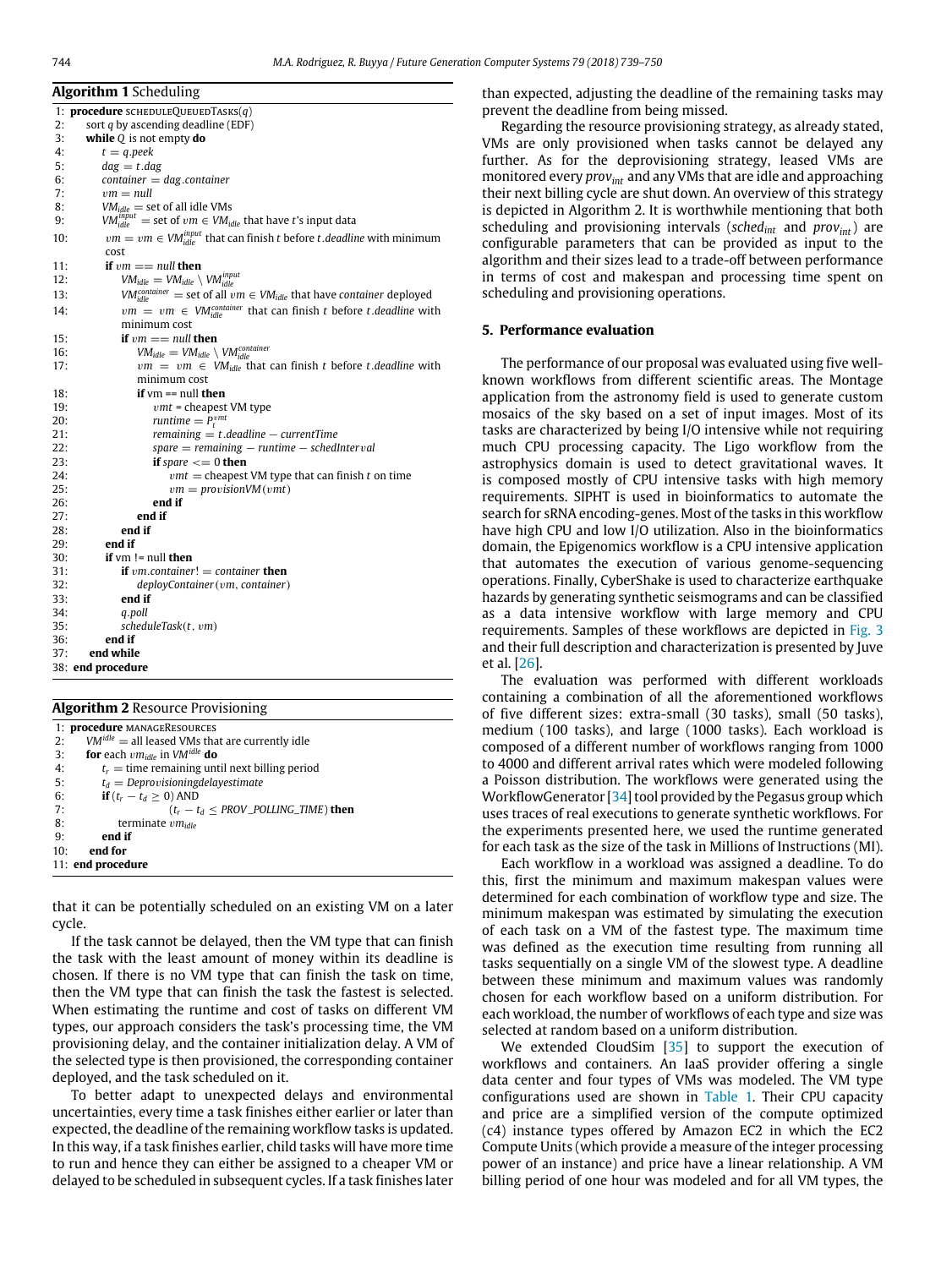<span id="page-6-0"></span>

**Fig. 3.** Sample structure of five scientific workflows used in the evaluation of the algorithms. (a) LIGO. (b) Epigenomics. (c) Montage. (d) CyberShake. (e) SIPHT.

<span id="page-6-1"></span>

| Table 1                              |  |
|--------------------------------------|--|
| Types of VMs used in the evaluation. |  |

| Name                 | CPU capacity (MIPS) | Price per hour |
|----------------------|---------------------|----------------|
| Small                |                     | \$1            |
| Medium               |                     | \$2            |
|                      |                     | \$4            |
| Large<br>Extra-large | 16                  | \$8            |
|                      |                     |                |

#### <span id="page-6-2"></span>**Table 2**

Workloads used in the evaluation of the algorithms' performance.

| Workload name   | # of workflows | $#$ of tasks      |
|-----------------|----------------|-------------------|
| Small<br>Medium | 1000<br>2000   | 307 303<br>626600 |
| Large           | 4000           | 1 1 9 3 4 2 2     |
|                 |                |                   |

provisioning delay was set to 100 s based on the study by Mao et al. [\[36\]](#page-11-28). Based on an average container image size of 600 MB, a bandwidth of 500 Mbps, and an initialization delay of 0.4 s [\[37\]](#page-11-29), the container provisioning delay was set to 10 s. CPU performance variation was modeled after the findings by Schad et al. [\[27\]](#page-11-23). The performance of a VM was degraded by at most 24% based on a normal distribution with a 12% mean and a 10% standard deviation. Based on the same study, the bandwidth available for each data transfer within the data center was subject to a degradation of at most 19% based on a normal distribution with a mean of 9.5% and a standard deviation of 5%.

# *5.1. Algorithm performance*

We compare EPSM with Dyna [\[23\]](#page-11-19), an algorithm developed for a similar application scenario. Both solutions differ however, in two aspects. Dyna was developed to offer probabilistic deadline guarantees and to use not only statically priced VMs (e.g., Amazon ondemand instances), but also VMs priced dynamically (e.g., Amazon spot instances). With simple modifications, we adapted Dyna to consider non-probabilistic deadlines and use statically priced VMs exclusively. Dyna performs an A star search to generate an instance configuration plan for every task associating it to a VM type. At runtime, this configuration plan, in addition to instance consolidation and reuse techniques are used to schedule the tasks. The authors of Dyna do not specify a VM sharing policy between workflows and make no use of containers but rather deploy tasks directly on VMs. We implemented two versions, one in which any task can be deployed on any VM without the notion of containers (referred to as Dyna), and one in which VMs can only be reused between workflows of the same type (referred to as Dyna-WS).

To demonstrate the benefits of using containers and sharing VMs, we implemented two additional versions of our algorithm, EPSM-NC and EPSM-NCWS. EPSM-NC ignores the use of containers and naively assumes VMs can be used to run any task, it is comparable to Dyna. EPSM-NCWS also ignores the use of containers but assumes that VMs can be reused between tasks belonging to workflows of the same type (e.g., between a Ligo workflow with 50 tasks and a Ligo workflow with 1000 tasks), it is similar to Dyna-WS. Finally, the scheduling and provisioning intervals for all versions of EPSM were set to 10 s and 1 s respectively.

The goal of this set of experiments is to evaluate the performance of the algorithms in terms of cost and ability to meet deadlines. We evaluate EPSM and Dyna as well as their variants under three different workloads composed of 1000, 2000, and 4000 workflows as shown in [Table 2.](#page-6-2) The arrival rate for the three workloads was set to 60 workflows per minute.

[Fig. 4\(](#page-7-0)a), (b) and (c) depict the cost obtained for each of the algorithms and the small, medium, and large workloads respectively. EPSM-NC obtains the lower cost in all of the three scenarios, closely followed by EPSM. The slight difference between the costs is due to the container provisioning delay considered by EPSM since no tasks can be executed during the time in which the container is being initialized. This demonstrates that with adequate policies that avoid incurring in this delay when possible, the additional cost of using containers is marginal.

As expected, the cost obtained by EPSM-NCWS is higher than that obtained for EPSM for the three workloads. The reason for this is that, by using containers and being able to reuse any VM for any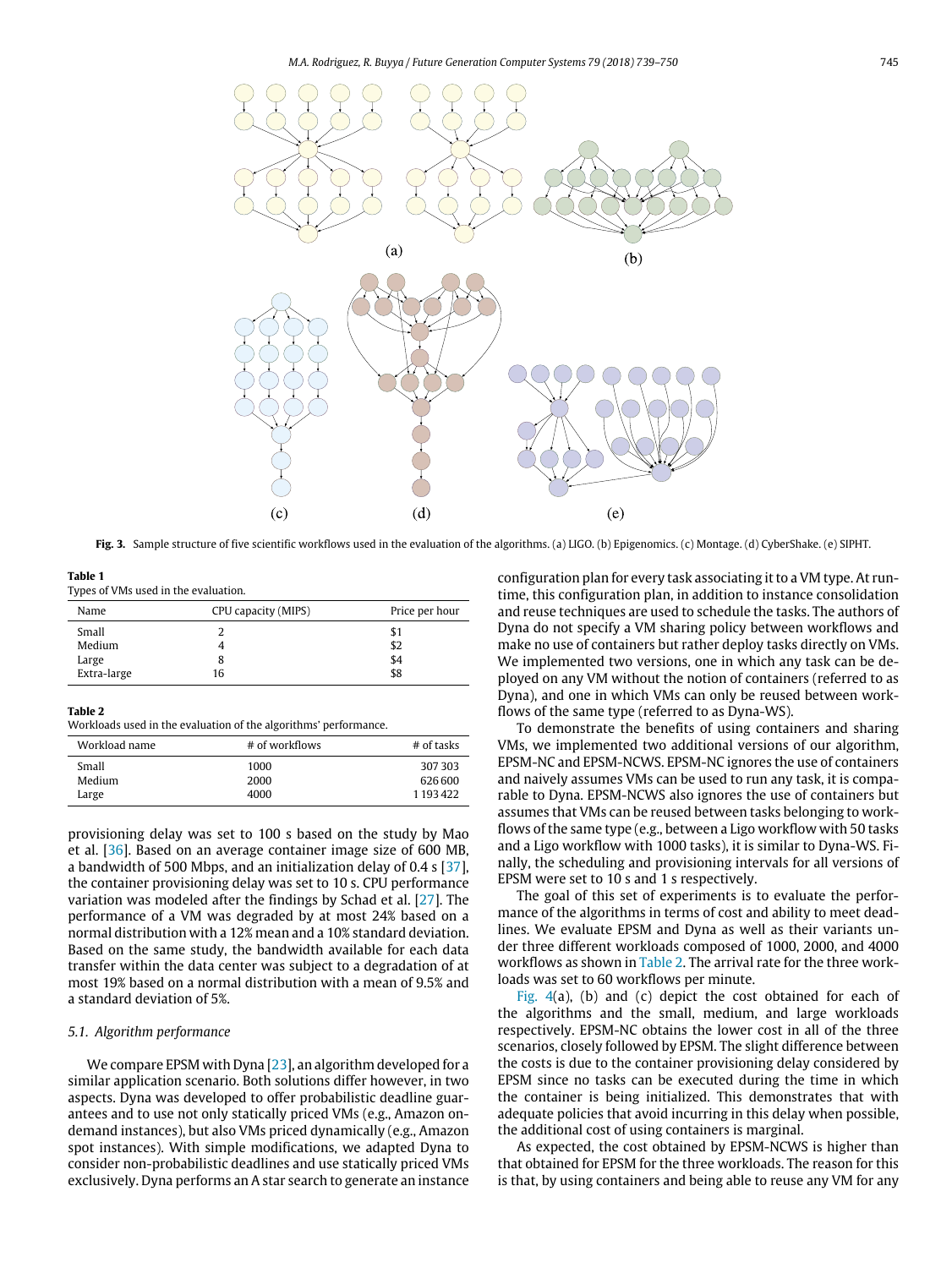746 *M.A. Rodriguez, R. Buyya / Future Generation Computer Systems 79 (2018) 739–750*

<span id="page-7-0"></span>

Fig. 4. Cost of executing three different workloads. (a) Small workload with 1000 workflows. (b) Medium workload with 2000 workflows. (c) Large workload with 4000 workflows.

<span id="page-7-2"></span>

**Fig. 5.** Total number of VMs leased throughout the execution of the small, medium, and large workloads.

<span id="page-7-1"></span>

**Fig. 6.** Average VM utilization during the execution of the small, medium, and large workloads.

task, EPSM is able to better utilize the leased VMs. EPSM-NCWS on the other hand, although it does not incur in additional costs resulting from using containers, is restricted to deploy tasks only on those VMs assigned to workflows of the same type. This further illustrates the benefits of using containerized environments to reduce cost in WaaS environments. The same reasoning applies for Dyna and Dyna-WS.

When compared to Dyna, EPSM achieves considerably lower costs for all the workloads even despite the fact that Dyna is not impacted by container provisioning delays. As shown in [Fig. 6,](#page-7-1) this is due to EPSM achieving a much better utilization of the leased VMs by reducing the number of idle time slots. The results are similar for EPSM-NCWS and Dyna-WS.

To better understand the performance and behavior of the algorithms, we evaluated them in terms of the total number of VMs leased throughout the execution of the workload and their average utilization. We define a VM's utilization as the percentage

<span id="page-7-3"></span>

**Fig. 7.** Percentage of deadlines met for three different workloads: small (1000 workflows), medium (2000 workflows), and large (4000 workflows).

of time that it was busy executing tasks during its lease time. The results for the three workloads are presented in [Figs. 5](#page-7-2) and [6.](#page-7-1) EPSM and all of its variants lease a considerably smaller number of VMs when compared to Dyna and Dyna-WS and utilize them better, ultimately leading to the cost differences observed between the algorithms. As expected, the results obtained for EPSM and EPSM-NC are very similar and the utilization of the VMs is lower for EPSM-WS when compared to EPSM. Interestingly, in the case of EPSM, the number of VMs remains almost the same for the three workloads but the utilization increases as the number of workflows in the workload increases. The utilization for the small workload is the lowest for all of the algorithms, this is explained by the high arrival rate of the workflows and their deadlines, the algorithms are left with no choice but lease new VMs in order to fulfill the deadline requirements of tasks. However, as the number of workflows increase, there are more opportunities to reuse idle time slots as there are more tasks with different deadlines that can be scheduled on them.

The percentage of workflows that finished within their deadline for each algorithm and workload are depicted in [Fig. 7.](#page-7-3) All of the evaluated algorithms have a satisfactory performance in this area with all of the percentages being over 95%. This is one of the main advantages of dynamic algorithms as they are able to recover from unexpected delays due to performance degradation or other sources of uncertainties. The slight variations in performance between the different variants of EPSM may be attributed to two factors. The first one is the fact that the VM sharing policy has an impact on the number of VMs leased, their type, and how they are reused. The second one is the statistical fluctuation resulting from the stochastic nature of the simulated performance degradation. As for the difference in performance between the different sized workloads, this can be explained by the nature of the workflows (type, size, and deadline) in the workloads as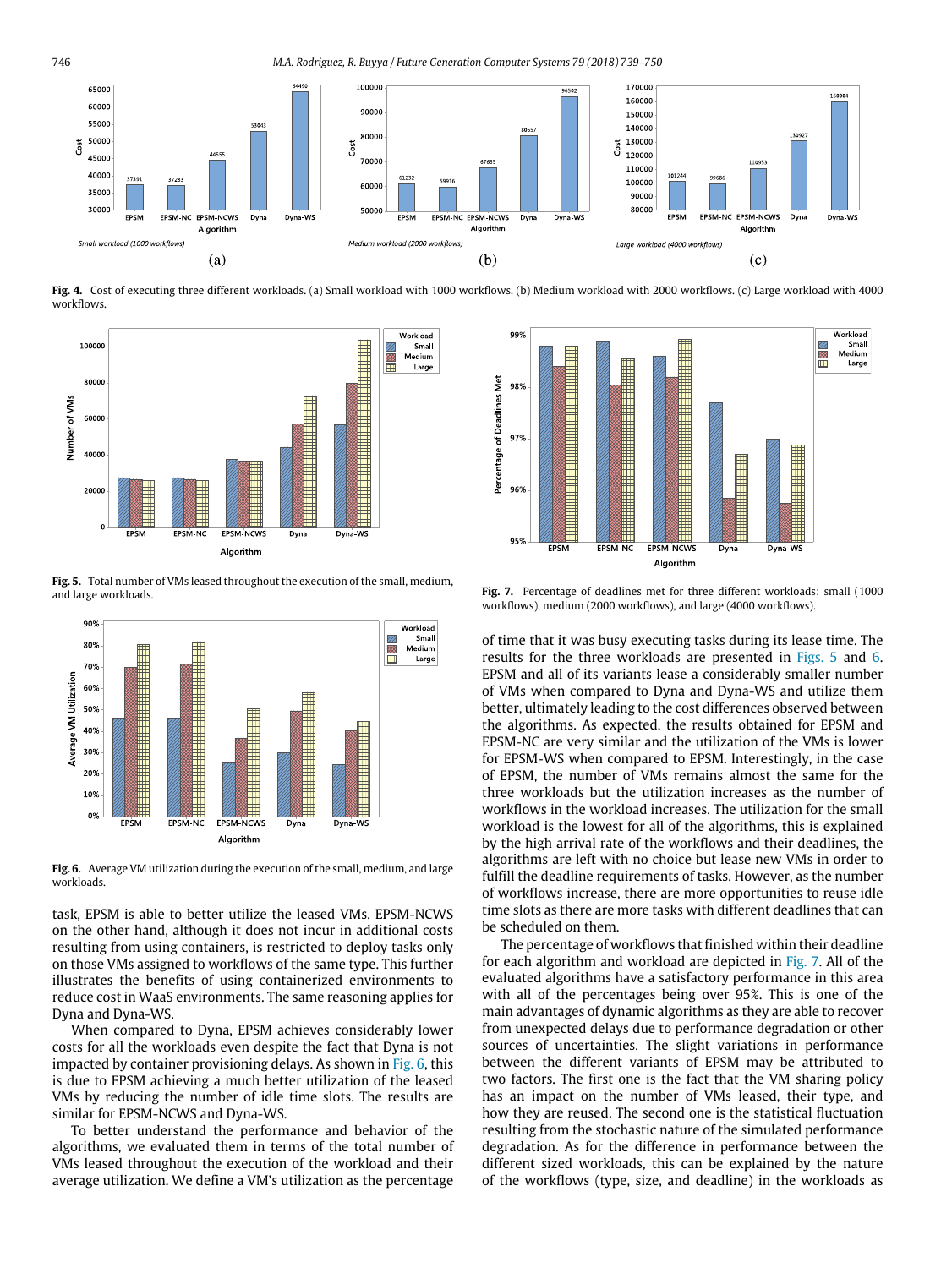<span id="page-8-0"></span>

**Fig. 8.** Average makespan to deadline ratio of workflow executions that completed after their corresponding deadline for the small workload.

<span id="page-8-1"></span>

**Fig. 9.** Percentage of deadlines met for six workloads of 1000 workflows each and different arrival rates.

well as their submission time. Overall, EPSM and all its variants outperform Dyna and Dyna-WS.

To analyze the makespan obtained in those cases in which the deadline was missed, we plotted the average makespan to deadline ratio for each of the workflow execution instances in which the deadline was missed. The results are shown in [Fig. 8,](#page-8-0) where a ratio value greater than one indicates a makespan larger than the deadline. The missed deadlines correspond to two types of workflows, Epigenomics and SIPHT, and the ratio values are below 1.1 in every case. This means that the difference between the makespan and the deadline was marginal. Furthermore, after analyzing the workflow instances for which Dyna failed to meet the deadlines, we found that both algorithms failed to meet the constraint for the same type of workflows the same number of times. This may indicate that in those specific cases, the deadline might have been too strict for the algorithms to be able to finish on time. Another factor contributing to this is the fact that Epigenomics and SIPHT are both CPU-bound workflows [\[26\]](#page-11-22) and hence are more negatively impacted by VM CPU performance degradation.

EPSM was also evaluated under different workflow arrival rates. For this purpose, we conducted experiments with five workloads each composed of 1000 workflows and five different arrival rates. The results are shown in [Figs. 9–12.](#page-8-1) Firstly, the percentage of deadlines met is over 98% in every case, demonstrating the ability of the algorithm to adapt and fulfill the time constraints under different situations. The utilization and number of VMs greatly depend on the workload as they are affected by the opportunities found by EPSM to reuse already-leased VMs. The number of VMs remains almost constant for the arrival rates of 0.5 through to 6 workflows per minutes but the utilization consistently increases. This means the algorithm successfully identifies opportunities to better utilize



**Fig. 10.** Cost of executing six workloads of 1000 workflows each and different arrival rates.



**Fig. 11.** Total number of VMs leased throughout the execution of six workloads of 1000 workflows each and different arrival rates.



**Fig. 12.** Average VM utilization during the execution of six workloads of 1000 workflows each and different arrival rates

idle time slots. For the arrival rate of 12 workflows per minute however, there are more tasks at any given point in time in the queue and a considerably larger number of VMs need to be leased in order to execute them on time, leading to a lower utilization rate and higher cost. We include the results obtained for Dyna as a point of comparison and in every case EPSM outperforms it.

### *5.2. Provisioning delays sensitivity*

Due to the large number of tasks in the scheduling queue at any given point in time, frequent VM provisioning operations may be performed in order to fulfill the approaching deadlines of tasks. Therefore, it is important to evaluate the ability of EPSM to finish the execution of the submitted workflows with a makespan no greater than the given deadline under different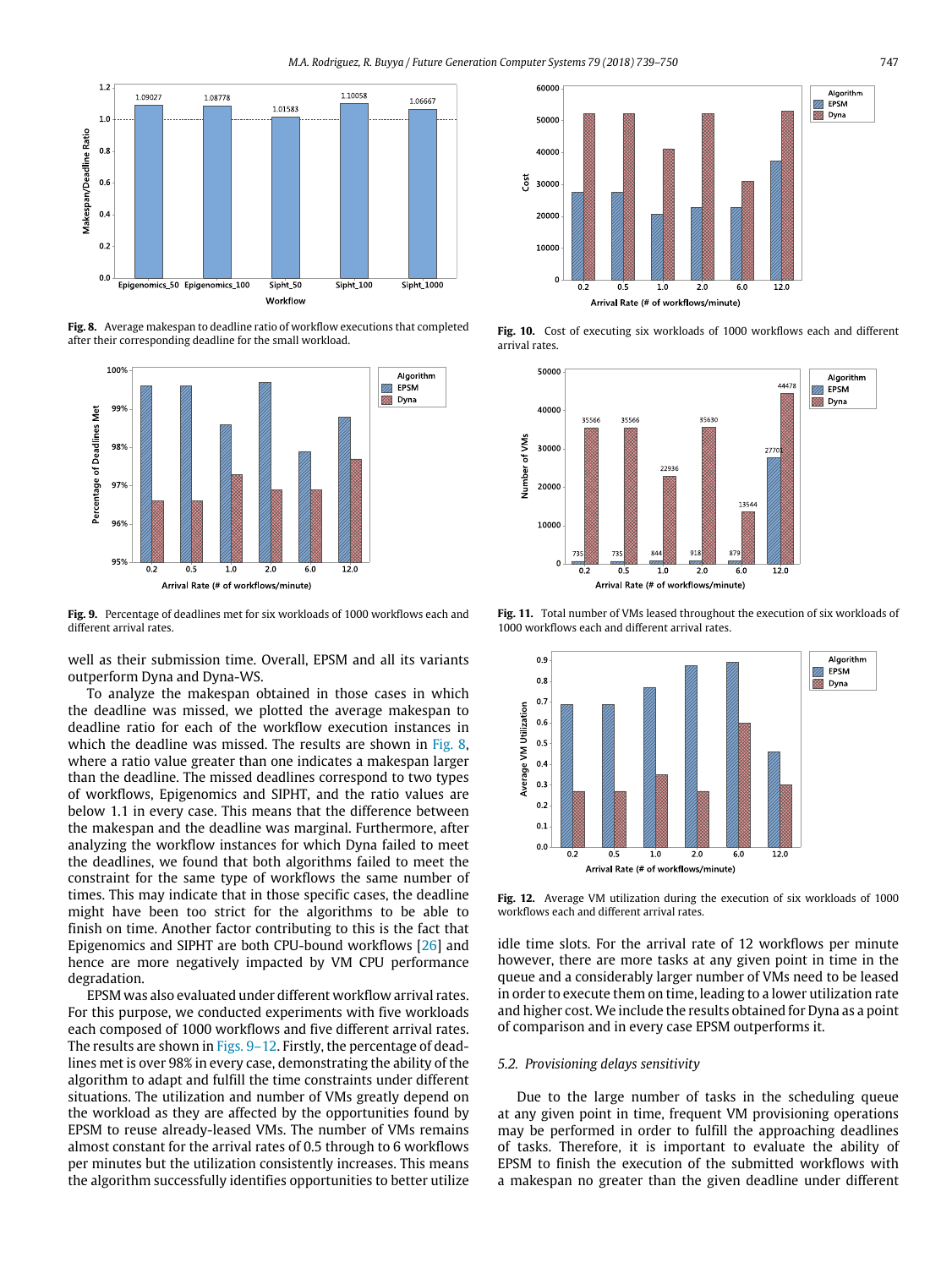### <span id="page-9-0"></span>**Table 3**

| Evaluation of EPSM and Dyna with two workloads of 1000 workflows under various VM provisioning delays. |  |  |
|--------------------------------------------------------------------------------------------------------|--|--|
|--------------------------------------------------------------------------------------------------------|--|--|

| Arrival rate     | VM provisioning delay (s) | Algorithm           | # of deadlines missed | Cost                | # of VMs        | Average VM utilization |
|------------------|---------------------------|---------------------|-----------------------|---------------------|-----------------|------------------------|
|                  | 0                         | <b>EPSM</b><br>Dyna | 4<br>24               | \$26855<br>\$44895  | 1127<br>37312   | 0.763<br>0.369         |
|                  | 50                        | <b>EPSM</b><br>Dyna | 13<br>26              | \$28782<br>\$46 143 | 16085<br>38 143 | 0.652<br>0.356         |
| 60 workflows/min | 100                       | <b>EPSM</b><br>Dyna | 12<br>23              | \$37391<br>\$53043  | 27701<br>44478  | 0.461<br>0.301         |
|                  | 150                       | <b>EPSM</b><br>Dyna | 12<br>24              | \$49370<br>\$51839  | 40039<br>42732  | 0.327<br>0.308         |
|                  | 200                       | <b>EPSM</b><br>Dyna | 11<br>28              | \$60683<br>\$62652  | 51045<br>53561  | 0.257<br>0.246         |
|                  | 250                       | <b>EPSM</b><br>Dyna | 13<br>31              | \$78203<br>\$77353  | 62622<br>68364  | 0.207<br>0.193         |
|                  | $\bf{0}$                  | <b>EPSM</b><br>Dyna | 12<br>27              | \$22980<br>\$30416  | 1110<br>13366   | 0.879<br>0.618         |
|                  | 50                        | <b>EPSM</b><br>Dyna | 13<br>25              | \$22956<br>\$30786  | 1018<br>13459   | 0.885<br>0.607         |
| 6 workflows/min  | 100                       | <b>EPSM</b><br>Dyna | 21<br>31              | \$22769<br>\$31077  | 879<br>13544    | 0.893<br>0.600         |
|                  | 150                       | <b>EPSM</b><br>Dyna | 10<br>34              | \$22934<br>\$31683  | 1588<br>13830   | 0.901<br>0.582         |
|                  | 200                       | <b>EPSM</b><br>Dyna | 13<br>33              | \$24862<br>\$32379  | 4592<br>14257   | 0.818<br>0.562         |
|                  | 250                       | <b>EPSM</b><br>Dyna | 16<br>29              | \$25070<br>\$33046  | 4744<br>14552   | 0.815<br>0.542         |

<span id="page-9-1"></span>

Fig. 13. Cost of executing the small workload (1000 workflows, 60 workflows/minute) under different container provisioning delays.

VM provisioning delays. As a result, we evaluated EPSM under six different VM provisioning delays ranging from 0 to 250 s and two workloads with 1000 workflows and different arrival rates. The results obtained for EPSM and Dyna are summarized in [Table 3.](#page-9-0)

For EPSM, the percentage of deadlines met is over 97% in every case, with the number of deadlines missed ranging from 4 to 21. For the arrival rate of 60 workflows per minute, there is a consistent decrease in the VM utilization and a consistent increase in cost and number of VMs as the provisioning delay increases. A possible explanation is that larger delays lead to lower utilization rates as the time period in which the VM is available to run tasks is reduced. Another reason is the fact that as VMs take longer to provision, the time remaining to run tasks in the queue becomes smaller, forcing EPSM to lease new VMs in order to fulfill the deadline constraints. As a result, the increased number of VMs and lower utilization rates lead to higher costs. The behavior of the algorithm under different delays will also greatly depend on the workload and tasks in the execution queue. Longer provisioning times delay the execution of tasks, which in turn result in subsequent tasks having stricter deadlines. Depending on the type and number of

<span id="page-9-2"></span>

**Fig. 14.** Percentage of deadlines met for the small workload (1000 workflows, 60 workflows/minute) under different container provisioning delays.

tasks in the queue as well as their deadlines and dependencies with previously executed tasks, idle slots may not be reused and faster VM types may have to be provisioned to avoid deadline violations. To demonstrate this, the results obtained for a workload with an arrival rate of 6 workflows per minute are also shown in [Table 3.](#page-9-0) In this case, the number of VMs does not necessarily increase every time the delay increases, the differences in cost are less significant and the average VM utilization is much higher. It is worthwhile noticing as well that the number of VMs and utilization are not the only factors to impact the cost, but also they type of VMs and how long they are leased for.

The results obtained for Dyna were included as a reference point and in every case except one, EPSM outperforms Dyna on every metric. For the 60 workflow/minute arrival rate and provisioning delay of 250 s, Dyna achieves a lower cost than EPSM. However, the cost difference is marginal (1%) and Dyna misses more than double the number of deadlines than EPSM. This may be a result of EPSM's decision to lease more powerful VMs in order to finish tasks ontime.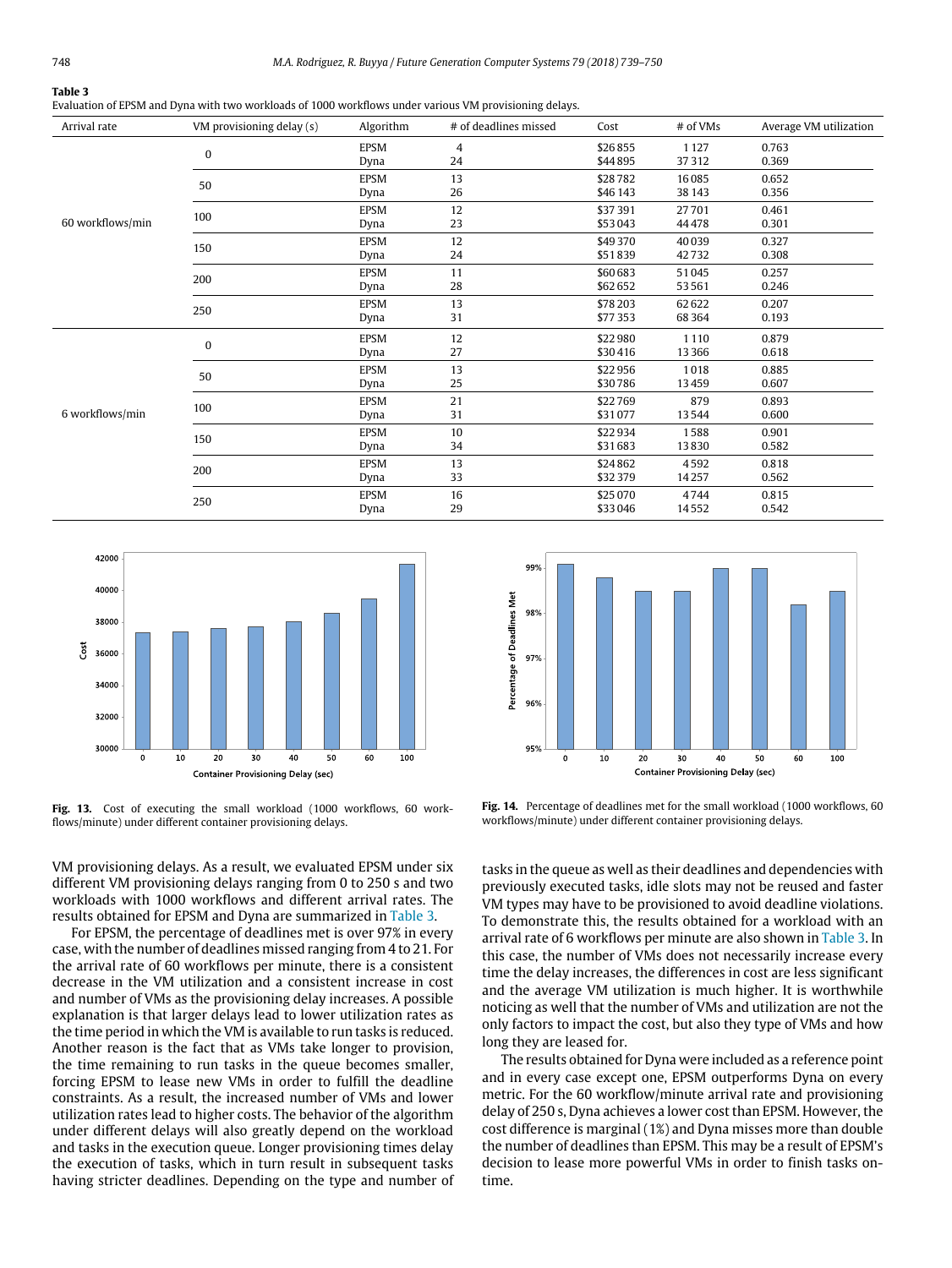<span id="page-10-0"></span>

**Fig. 15.** Percentage of deadlines met for a workload of 1000 workflows with two different arrival rates and varying maximum performance degradation percentages. (a) Arrival rate of 1 workflow every 10 s. (b) Arrival rate of 1 workflow every second.

Regarding the container provisioning delays, we evaluated the performance of EPSM with values ranging from 0 to 100 s. The costs and percentages of deadlines met are depicted in [Figs. 13](#page-9-1) and [14](#page-9-2) respectively. As expected, the larger the delay, the higher the cost as a larger portion of a VM's lease period is spent initializing containers. However, by acknowledging container provisioning delays when estimating runtimes and selecting idle VMs to schedule tasks, EPSM tries to reduce such an increase in cost. This is demonstrated by the obtained results of an increase in cost of approximately 10% between a delay of 0 s to a delay of 100 s. As for the percentage of deadlines met, the algorithm is capable of adapting to increasing delays by maintaining the percentage of deadlines met over 98% in every case. The marginal difference of less than 1% between the performance EPSM under different delays can be attributed to statistical variation and to the fact that different delays lead to different types and number of VMs being leased depending on the duration and submission order of the tasks.

#### *5.3. Performance degradation sensitivity*

Recognizing performance variability is important for schedulers so that they can recover from unexpected delays and fulfill the QoS requirements. The sensitivity of the algorithm to VM CPU performance variation was studied by analyzing the percentages of deadlines met, cost, number of VMs, and their average utilization under different degradation values. This degradation was modeled using a normal distribution with a variance of 1% and different average and maximum values. The average values were defined as half of the maximum CPU performance degradation which ranged from 0% to 80%.

The results obtained for two workloads of 1000 workflows are depicted in [Fig. 15.](#page-10-0) For both algorithms and workloads, the percentage of deadlines met decreases as the degradation percentage increases, however, even with a maximum performance degradation of 80%, the percentage of deadlines met remains over 92%. It is not possible to completely eliminate the negative impact of performance degradation when scheduling workflows as even if algorithms are dynamic, they still rely on an estimate of a task's runtime to make decisions. In this way, even a single task taking longer than expected may cause the deadline to become insufficient either because the delay was significant enough, because it was the last or exit workflow task, or because its delay affected its child tasks causing a domino effect. In particular, we identify two characteristics of EPSM that affect its adaptability. The first one is the deadline distribution strategy, which although repeated throughout the execution of the workflow, is based on estimates of task runtimes. The second one is the decision to delay tasks in order to favor leased VMs, which enables the algorithm to better minimize the cost of workflows but affects its responsiveness to changes in the environment. These results demonstrate however, that despite this, EPSM is still successful in achieving its deadline goal in the vast majority of cases.

#### **6. Conclusions and future work**

WaaS platforms are emerging with the vision of providing scientists with the ability to deploy their applications for execution in the cloud in a simple and cost-effective manner. They have the potential to revolutionize the way in which scientific workflows are processed by offering a utility-like service that can be accessed on-demand by anyone and from anywhere. An important aspect, as is for any multi-tenant cloud-based framework, is to efficiently manage the execution of workflows belonging to different users and with different QoS requirements. This involves having a scalable scheduling algorithm in place capable of making decisions for large numbers of tasks dynamically as well as a resource provisioning strategy capable of handling the abundance of heterogeneous and elastic cloud resources. As a result, we proposed EPSM, a dynamic algorithm designed to schedule multiple workflows in WaaS environments. Its performance is analyzed in detail and compared to Dyna, demonstrating not only that EPSM is capable of producing higher-quality schedules but also the benefits of sharing resources between multiple workflows in terms of cost which can be achieved in practice by using containers.

This work is a first step towards scheduling in WaaS platforms using containers. There are various aspects that can be considered to improve EPSM and are left as future work. An example is considering the case in which container images are cached on a VM's local storage; this would reduce the use of the data center's network and have a positive impact on cost and makespan metrics. For this purpose, the amount of available storage should be included as part of the definition of VM and policies to decide the number of cached images, their lifetime, and the tradeoff between storing input/output files versus images should be considered. Another future direction is to explore the deployment of multiple simultaneous containers on a single VM in order to execute multiple tasks in parallel. Investigating the effects of sharing resources among multiple workflows and using containers on the consumption of energy is also left as future work. Finally, it would be of interest for WaaS platforms in general to collect and make use of workflow execution data to better estimate the runtime of tasks, to address security and privacy issues that arise from their multitenant nature, to develop failure recovery strategies at various levels of the framework, and to study different pricing models that WaaS providers could adopt to charge their customers.